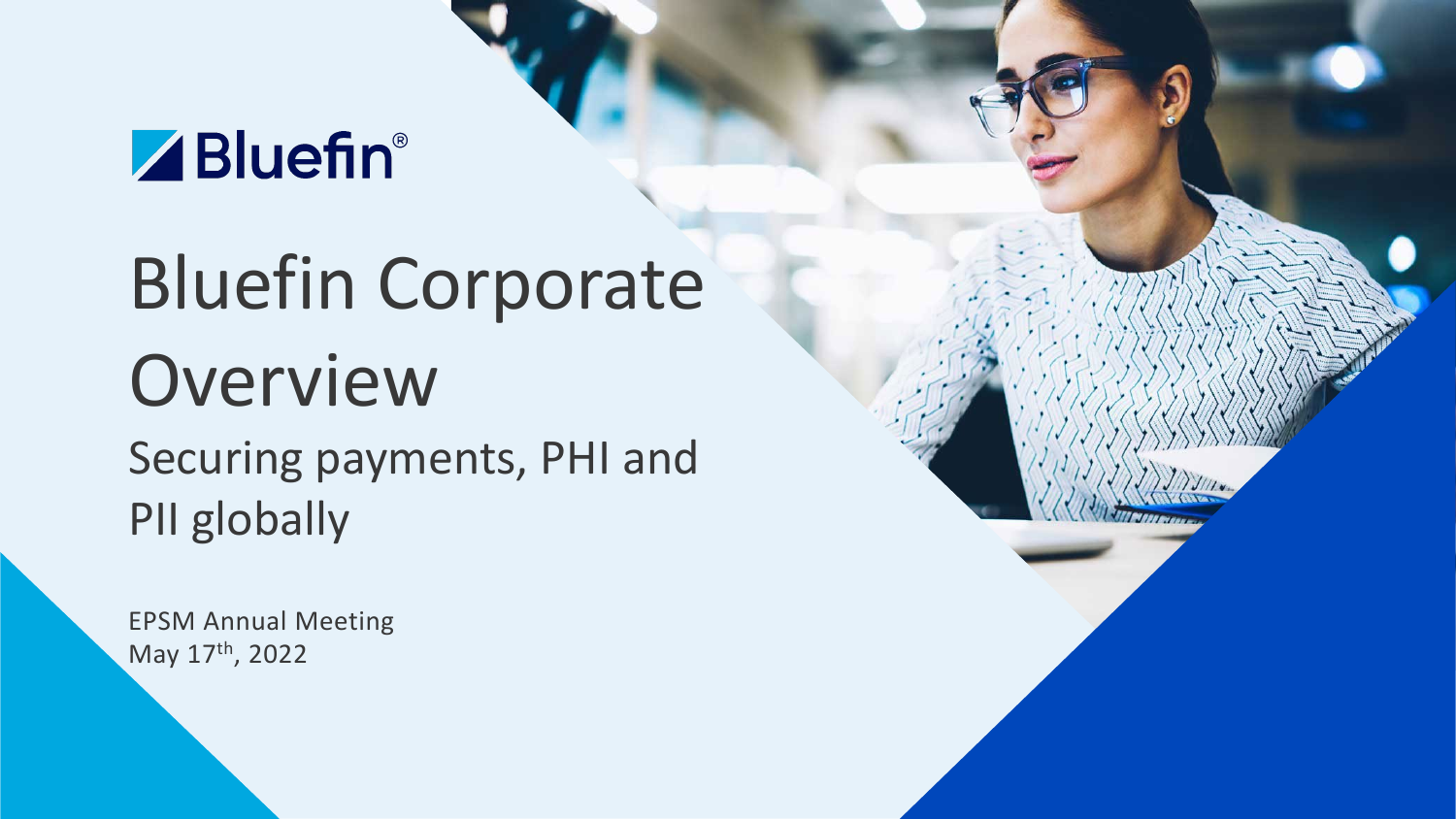

## **Bluefin at a Glance**

**Bluefin** is the leading payment security provider to enterprise merchants and the technology and software companies that serve them. Bluefin's Decryptx® software and services reduce the opportunity for, and cost of, credit card data breaches by converting card data into indecipherable code ("devaluing cardholder data").

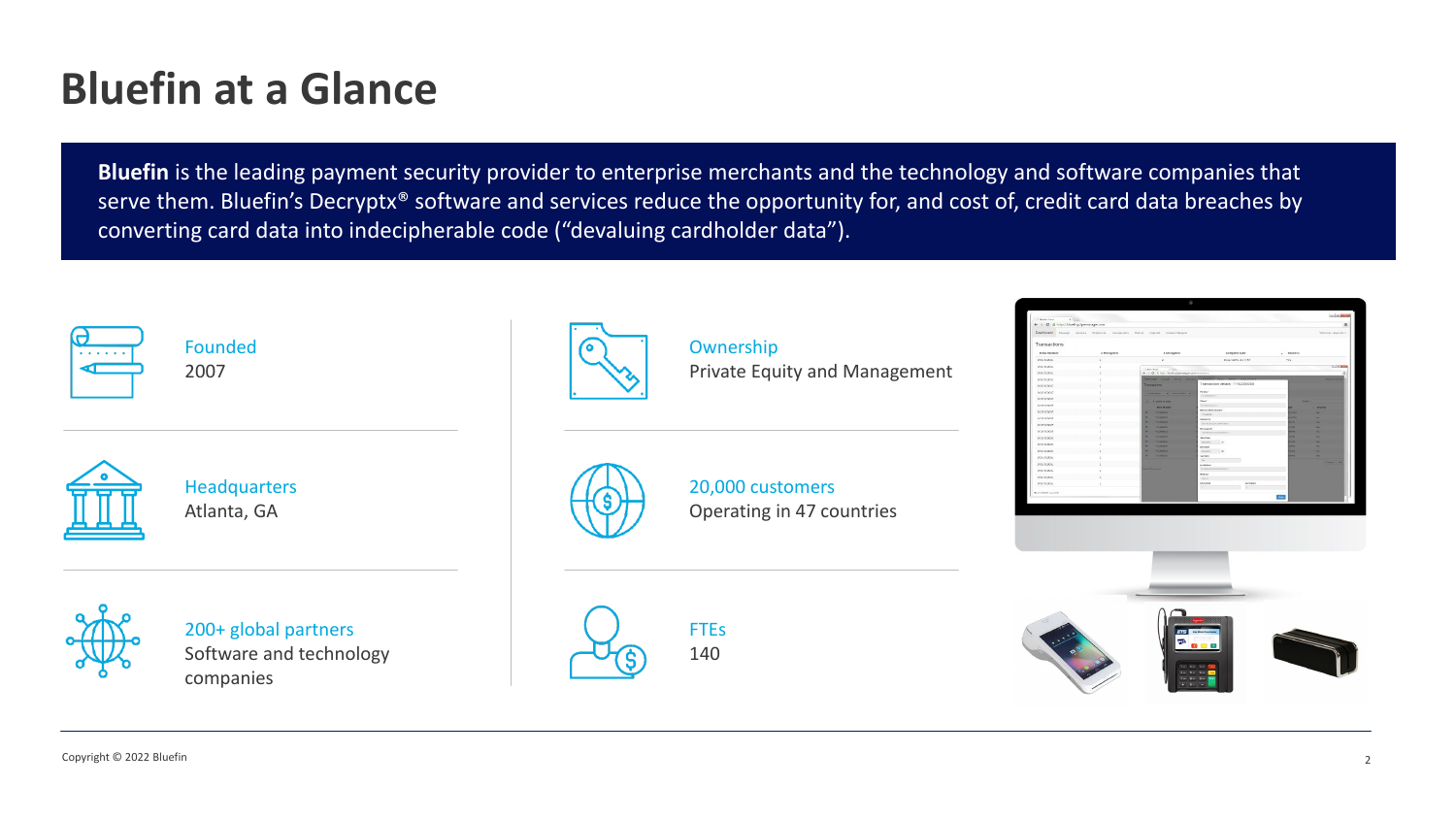## **The Problem: Payment Data Breaches**

#### **There are approximately 26M card processing devices in the U.S., all of which require a device-based encryption capability.**

| <b>26M Existing Devices</b>      |                               |                                      | <b>With Significant Number of Breaches</b>          |                                                                                                                           |  |
|----------------------------------|-------------------------------|--------------------------------------|-----------------------------------------------------|---------------------------------------------------------------------------------------------------------------------------|--|
| <b>Attended</b>                  |                               |                                      | 39%                                                 | Breaches caused by hacking                                                                                                |  |
|                                  |                               |                                      | 76%                                                 | Breaches were financially motivated                                                                                       |  |
| Traditional<br><b>POS Device</b> | Peripheral<br><b>PIN Pads</b> | <b>Mobile</b><br><b>Card Readers</b> | 68%                                                 | Breaches took months or longer to<br>discover                                                                             |  |
| <b>Unattended</b>                |                               |                                      | 75%                                                 | U.S. retailers have experienced at least one<br>breach in the past                                                        |  |
| шш<br>mm<br><b>THEFT</b>         |                               |                                      | 84%                                                 | U.S. retailers expect to increase IT security<br>spending this year                                                       |  |
| Kiosk<br><b>Devices</b>          |                               | Island<br><b>Card Readers</b>        | <b>FOREVER 21</b><br><i><b>Saks Juth Axenue</b></i> | High-profile breaches; companies had<br>chosen EMV or non-certified encryption<br>capabilities and were still compromised |  |

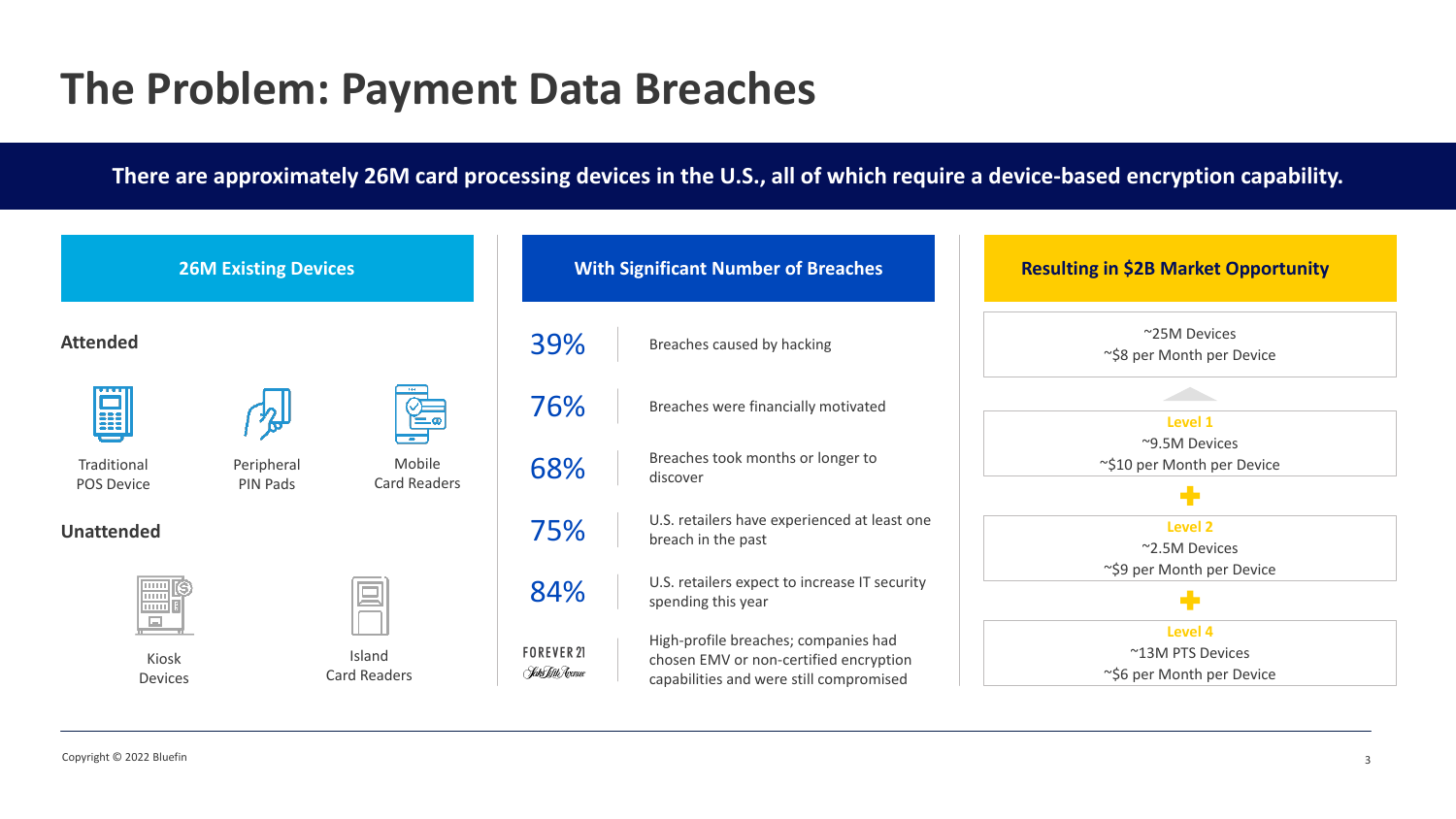# **Innovative Provider of Payment Security Capabilities**

# ZBluefin®

Bluefin provides payment security capabilities that protect payment data and reduce card breaches for enterprises and software and technology companies.

#### **Product Offerings**

### **PayConex™**

PayConex is Bluefin's state-of-the-art integrated payment processing gateway with a proprietary suite of security capabilities

## **P2PE Manager®**

Bluefin's 100% online P2PE management system is a handles all aspects of PIN Transaction Security ("PTS") device management, chain of custody, and reporting

### **Decryptx®**

- $(\lambda)$ **locations**
- $\langle \rangle$  Simplifies chain of custody and documentation
- Monitors PTS device deployment, activation and termination
	- Expedites time-intensive tasks such as annual audits
	- inventory management

Bluefin's P2PE Decryption as a Service (DaaS) enables partners to integrate a PCIvalidated platform into their existing gateway and offer P2PE directly

> **47** Countries served by **Bluefin**



**16** P2PE Key Injection **Facilities** 

Manage users, partners, customers and

- Integrates directly into platform or gateway to offer P2PE with no change in processing relationship
- Omni-channel P2PE: retail, kiosk, unattended, call center, and mobile PIN Transaction Security ("PTS") devices

Assists merchants with PTS device

- Fully integrated payment processor, supporting point-of-sale, call centers and mobile Ecommerce
- Backed by Bluefin's suite of Decryptx, including P2PE, tokenization, iFrame encryption and transparent redirect
- Accepts all payment products, including  $(>)$ credit, debit, ACH and e-check

**20,000** Companies using Bluefin

#### **200+** Global partners

### **100+**

P2PE devices and applications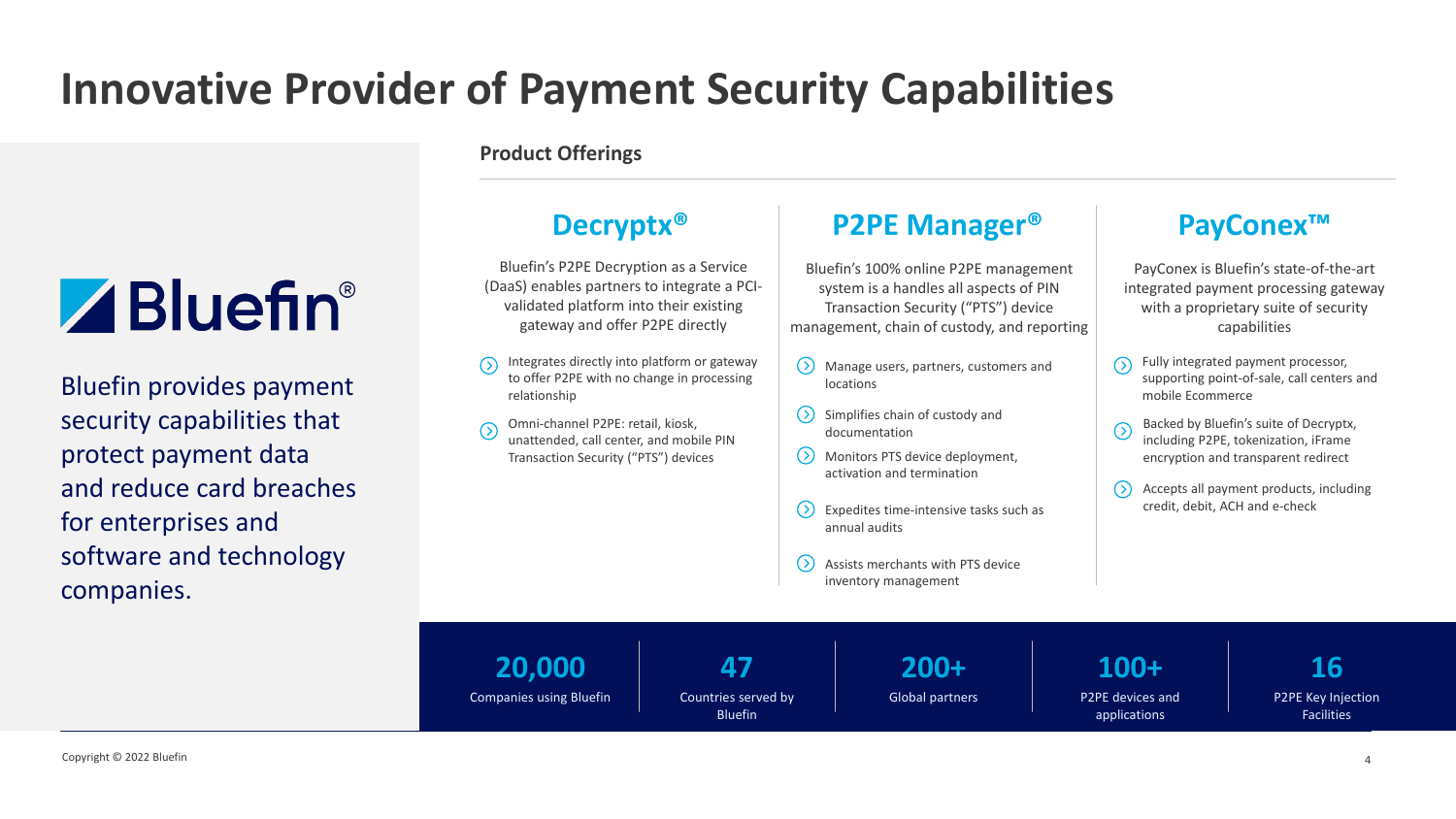# **A Key Part of the Solution: Point-to-Point Encryption ("P2PE")**

### **P2PE builds on tokenization and EMV, and is increasingly recognized by merchants as an integral payment security technology**

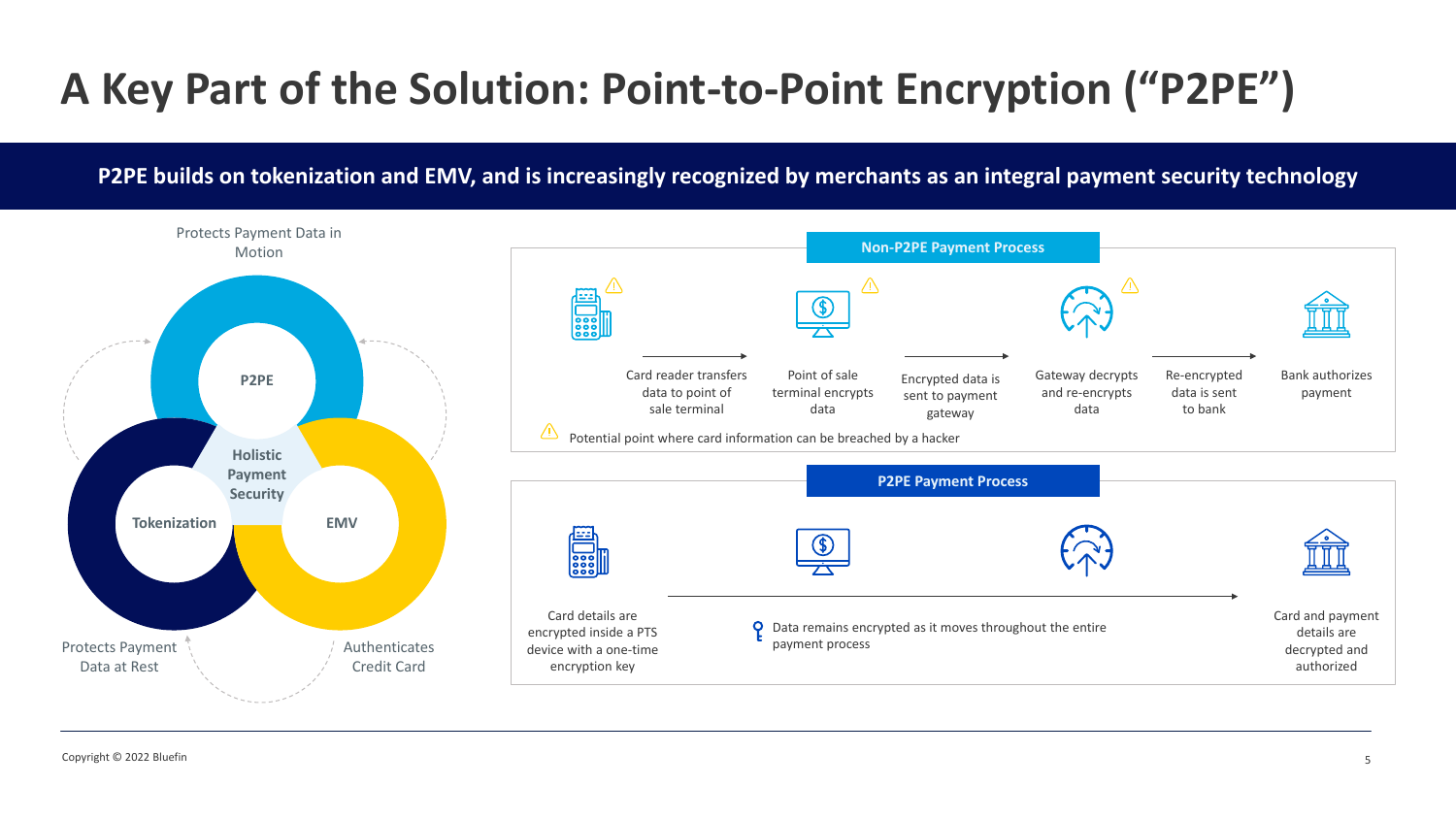



## **ShieldConex® – Next Generation Data Privacy**



**Product targeted at ensuring data privacy is protected from the data collection point to backend data storage – offering comprehensive end-to-end protection for PCI-DSS, HIPAA, GDPR, and other PII/Personal data**

- **Secure iFrame integrates directly to client website** offloading sensitive data collection to Bluefin
- **Sensitive data securely tokenized using format preserving technology and delivered back to client for storage**  compliant with PCI and other industry security regulations
- **Client never stores, transmits, or processes sensitive data** reducing scope and assists in meeting privacy regulations such as PCI, GDPR and HIPAA
- Tokenization solution may be used independent of iFrame via API's. The solution is vaultless – meaning the client retains the tokenized data reducing data sovereignty issues
- May be used directly with a client or through Bluefin's partner network



#### **ShieldConex®**

Sold Through Bluefin's Existing Channel Network

|             | <b>Integrated Software Partners</b> |                |                           |                         |  |  |
|-------------|-------------------------------------|----------------|---------------------------|-------------------------|--|--|
| 医皮肤<br>aud' | APPLIED                             |                | <b>2</b> CPASiteSolutions | <b>D<sub>x</sub>Web</b> |  |  |
| <b>IGO</b>  | <b>FuneralNet<sup>D</sup></b>       | <b>GENERAL</b> | <i>i</i> Donate           | Luminello <sup>®</sup>  |  |  |
| an<br>€     | (MICAHTEK                           | mobile A lept  | manergy<br>HomeCare       | <b>Ben</b> planner      |  |  |